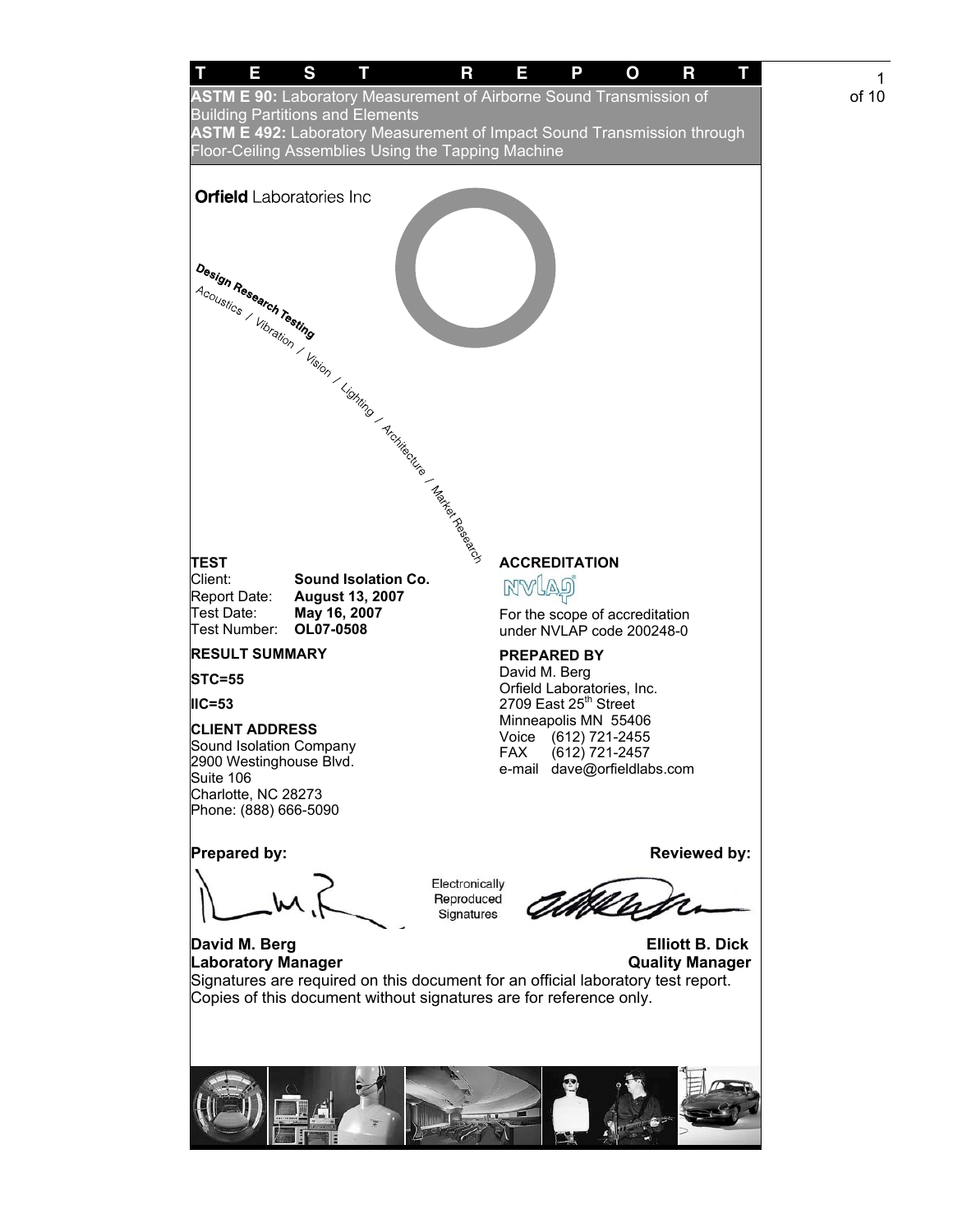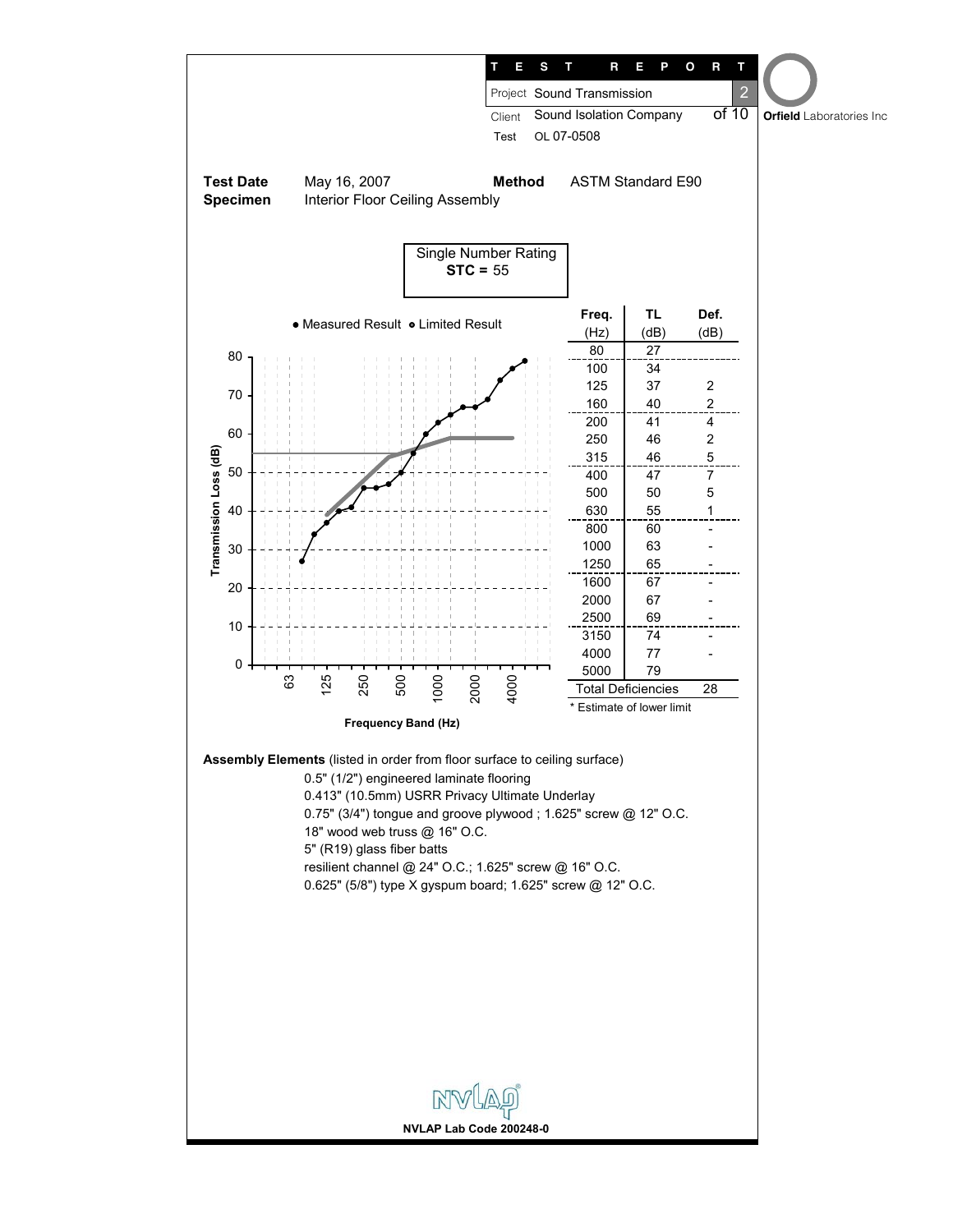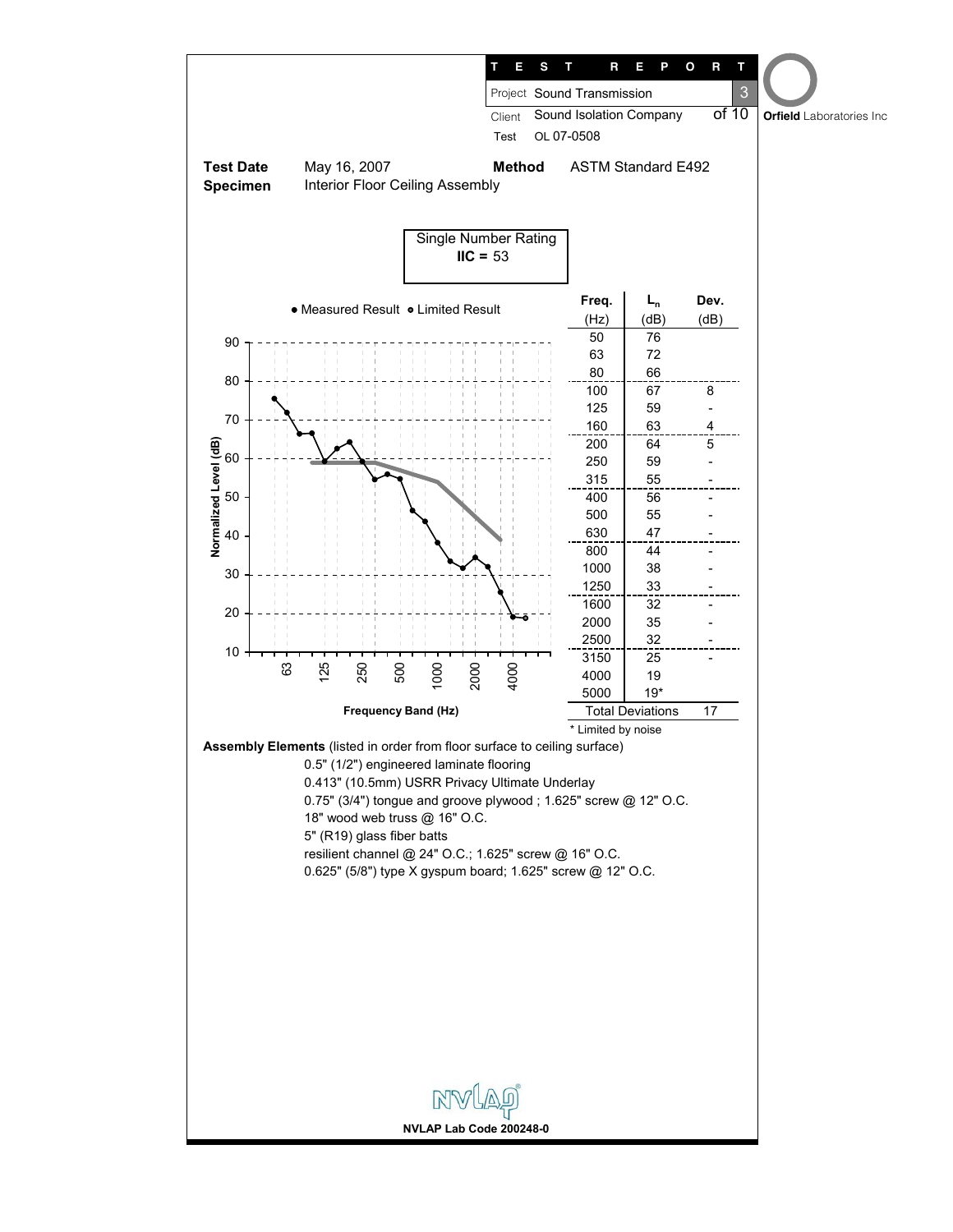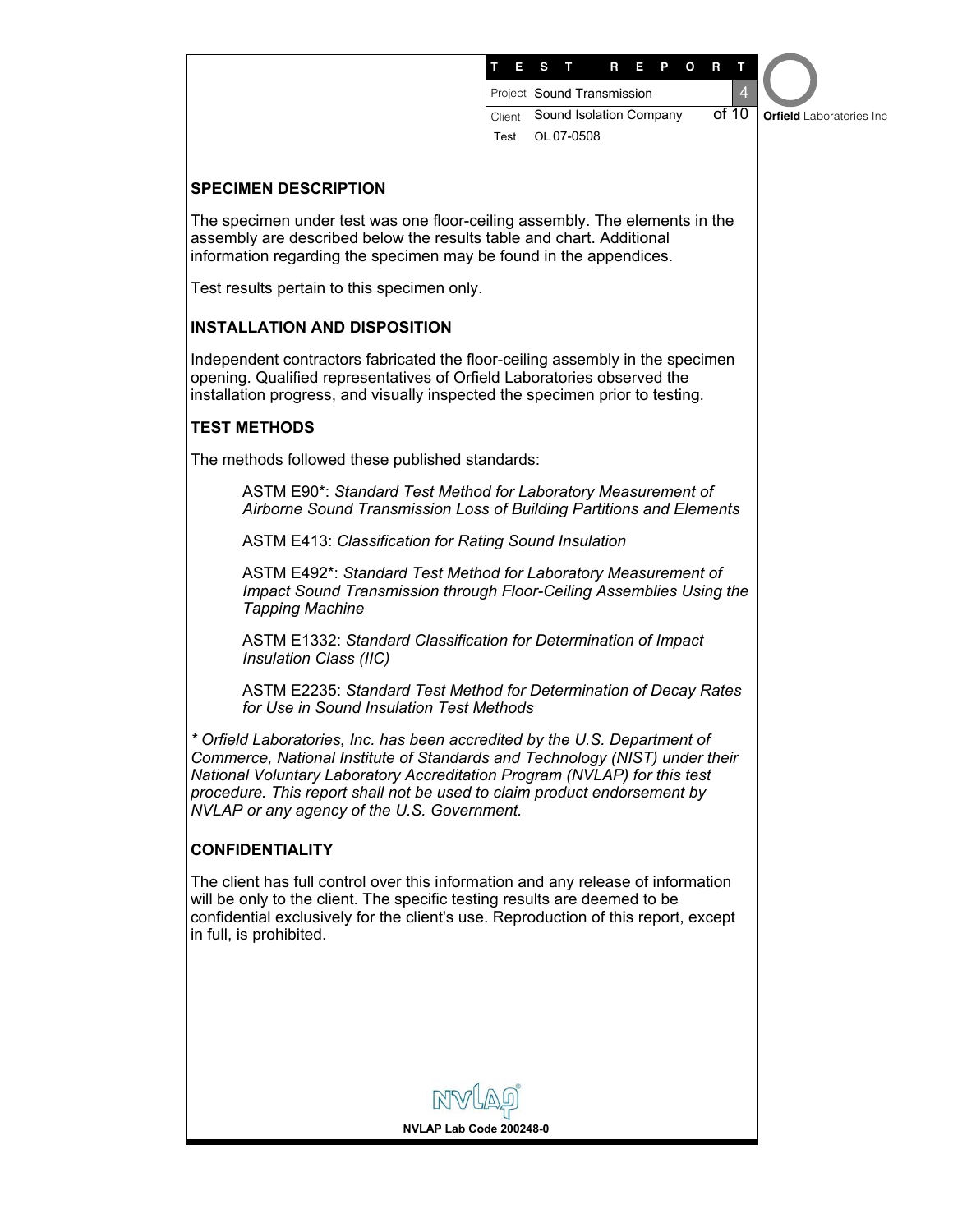|                                      |                                                                      | Е              | s<br>т                                        | R<br>$\mathbf{o}$<br>п<br>P                  | $\mathsf R$<br>т |                                 |
|--------------------------------------|----------------------------------------------------------------------|----------------|-----------------------------------------------|----------------------------------------------|------------------|---------------------------------|
|                                      |                                                                      |                | Project Sound Transmission                    |                                              | 5                |                                 |
|                                      |                                                                      | Client<br>Test | Sound Isolation Company<br>OL 07-0508         |                                              | of 10            | <b>Orfield</b> Laboratories Inc |
| <b>APPENDIX A: MEASUREMENT SETUP</b> |                                                                      |                |                                               |                                              |                  |                                 |
|                                      | <b>Environment</b>                                                   |                |                                               |                                              |                  |                                 |
| Temperature                          |                                                                      |                | 70°F [21.1°C]<br>55%                          |                                              |                  |                                 |
| <b>Relative Humidity</b>             |                                                                      |                |                                               |                                              |                  |                                 |
|                                      | <b>Specimen Area</b>                                                 |                |                                               |                                              |                  |                                 |
| Specimen Area                        |                                                                      |                | 182.1 ft <sup>2</sup> [16.92 m <sup>2</sup> ] |                                              |                  |                                 |
|                                      | <b>Chamber Volume - Airborne Transmission</b>                        |                |                                               |                                              |                  |                                 |
| Source Room Volume                   |                                                                      |                | 1488 ft <sup>3</sup> [42.1 m <sup>3</sup> ]   |                                              |                  |                                 |
|                                      | Receiving Room Volume                                                |                | 8281 ft <sup>3</sup> [234.5 m <sup>3</sup> ]  |                                              |                  |                                 |
|                                      | <b>Chamber Volume - Impact Transmission</b>                          |                |                                               |                                              |                  |                                 |
|                                      | Source Room Volume                                                   |                |                                               | 8281 ft <sup>3</sup> [234.5 m <sup>3</sup> ] |                  |                                 |
|                                      | 1488 ft <sup>3</sup> [42.1 m <sup>3</sup> ]<br>Receiving Room Volume |                |                                               |                                              |                  |                                 |
| <b>INSTRUMENTATION</b>               |                                                                      |                |                                               |                                              |                  |                                 |
| <b>Description</b>                   | <b>Brand</b>                                                         |                | <b>Model</b>                                  | S/N                                          |                  |                                 |
| Microphone                           | Brüel & Kjær                                                         |                | <b>Type 4134</b>                              | 1478843                                      |                  |                                 |
| Preamplifier                         | Brüel & Kjær                                                         |                | <b>Type 2639</b>                              | 1202479                                      |                  |                                 |
| Microphone                           | Brüel & Kjær                                                         |                | <b>Type 4134</b>                              | 558007                                       |                  |                                 |
| Preamplifier                         | Brüel & Kjær                                                         |                | <b>Type 2639</b>                              | 1312237                                      |                  |                                 |
| Analyzer                             | Brüel & Kjær                                                         |                | <b>Type 2133</b>                              | 1389369                                      |                  |                                 |
|                                      |                                                                      |                |                                               |                                              |                  |                                 |
|                                      |                                                                      |                |                                               |                                              |                  |                                 |
|                                      |                                                                      |                |                                               |                                              |                  |                                 |
|                                      |                                                                      |                |                                               |                                              |                  |                                 |
|                                      |                                                                      |                |                                               |                                              |                  |                                 |
|                                      |                                                                      |                |                                               |                                              |                  |                                 |
|                                      |                                                                      |                |                                               |                                              |                  |                                 |
|                                      |                                                                      |                |                                               |                                              |                  |                                 |
|                                      |                                                                      |                |                                               |                                              |                  |                                 |
|                                      |                                                                      |                |                                               |                                              |                  |                                 |
|                                      |                                                                      |                |                                               |                                              |                  |                                 |
|                                      |                                                                      |                |                                               |                                              |                  |                                 |
|                                      |                                                                      |                |                                               |                                              |                  |                                 |
|                                      |                                                                      |                |                                               |                                              |                  |                                 |
|                                      | NVLAP                                                                |                |                                               |                                              |                  |                                 |
|                                      |                                                                      |                |                                               |                                              |                  |                                 |
|                                      | NVLAP Lab Code 200248-0                                              |                |                                               |                                              |                  |                                 |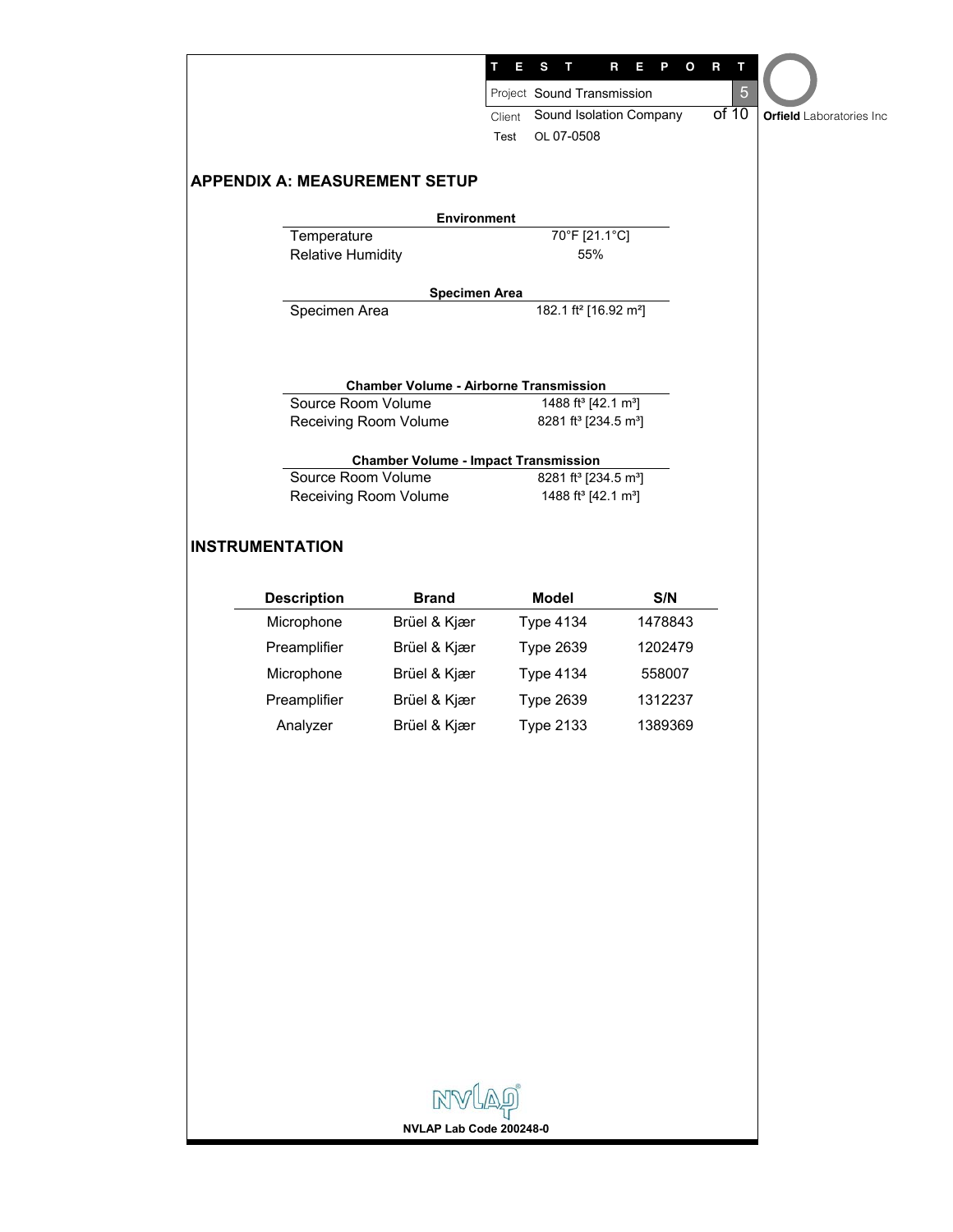|                           |                                                 |        | $6\phantom{1}6$<br>Project Sound Transmission |         |  |                                 |  |
|---------------------------|-------------------------------------------------|--------|-----------------------------------------------|---------|--|---------------------------------|--|
|                           |                                                 | Client | of 10<br>Sound Isolation Company              |         |  | <b>Orfield</b> Laboratories Inc |  |
|                           |                                                 | Test   | OL 07-0508                                    |         |  |                                 |  |
|                           | <b>APPENDIX B: AIRBORNE CALCULATION RESULTS</b> |        |                                               |         |  |                                 |  |
| Freq.                     | Specimen                                        | 95%    | <b>STC</b>                                    | $R_{w}$ |  |                                 |  |
| <b>Band</b>               | T.L.                                            | Conf.  | Defic.                                        | Defic.  |  |                                 |  |
| (Hz)                      | (dB)                                            | (dB)   | (dB)                                          | (dB)    |  |                                 |  |
| 25                        |                                                 |        |                                               |         |  |                                 |  |
| 31.5                      | 21.1                                            |        |                                               |         |  |                                 |  |
| 40                        | 18.8                                            |        |                                               |         |  |                                 |  |
| 50                        | 22.9                                            |        |                                               |         |  |                                 |  |
| 63                        | 28.1                                            |        |                                               |         |  |                                 |  |
| 80                        | 26.8                                            | ±1.63  |                                               |         |  |                                 |  |
| 100                       | 34.3                                            | ±1.15  |                                               |         |  |                                 |  |
| 125                       | 36.6                                            | ±0.95  | 2                                             | 2.4     |  |                                 |  |
| 160                       | 40.4                                            | ±1.27  | 2                                             | 1.6     |  |                                 |  |
| 200                       | 41.4                                            | ±1.24  | $\overline{4}$                                | 3.6     |  |                                 |  |
| 250                       | 46.1                                            | ±0.65  | 2                                             | 1.9     |  |                                 |  |
| 315                       | 46.3                                            | ±0.65  | 5                                             | 4.7     |  |                                 |  |
| 400                       | 47.0                                            | ±0.62  | 7                                             | 7.0     |  |                                 |  |
| 500                       | 49.5                                            | ±0.40  | 5                                             | 5.5     |  |                                 |  |
| 630                       | 55.4                                            | ±0.50  | 1                                             | 0.6     |  |                                 |  |
| 800                       | 60.0                                            | ±0.40  | $\overline{a}$                                |         |  |                                 |  |
| 1000                      | 62.7                                            | ±0.25  |                                               |         |  |                                 |  |
| 1250                      | 65.2                                            | ±0.25  |                                               |         |  |                                 |  |
| 1600                      | 66.6                                            | ±0.32  |                                               |         |  |                                 |  |
| 2000                      | 66.9                                            | ±0.44  |                                               |         |  |                                 |  |
| 2500                      | 69.1                                            | ±0.35  |                                               |         |  |                                 |  |
| 3150                      | 73.8                                            | ±0.31  |                                               |         |  |                                 |  |
| 4000                      | 77.5                                            | ±0.49  |                                               |         |  |                                 |  |
| 5000                      | 79.4                                            | ±0.35  |                                               |         |  |                                 |  |
| 6300                      | 78.0                                            |        |                                               |         |  |                                 |  |
| 8000                      | 74.5<br>*                                       |        |                                               |         |  |                                 |  |
| 10000                     | 71.9                                            |        |                                               |         |  |                                 |  |
|                           | Total deficiencies below STC contour (dB)       |        | 28                                            |         |  |                                 |  |
|                           | STC contour [ASTM E413]                         |        | 55                                            |         |  |                                 |  |
|                           | Average deficiencies below $R_w$ contour (dB)   |        |                                               | 1.7     |  |                                 |  |
| $R_w$ contour [ISO 717/1] |                                                 |        |                                               | 55      |  |                                 |  |

estimate of the lower limit". Note: 95% Confidence from room qualification data. Data is available upon request.

Extended frequency results below 80Hz and above 5000Hz for reference only.

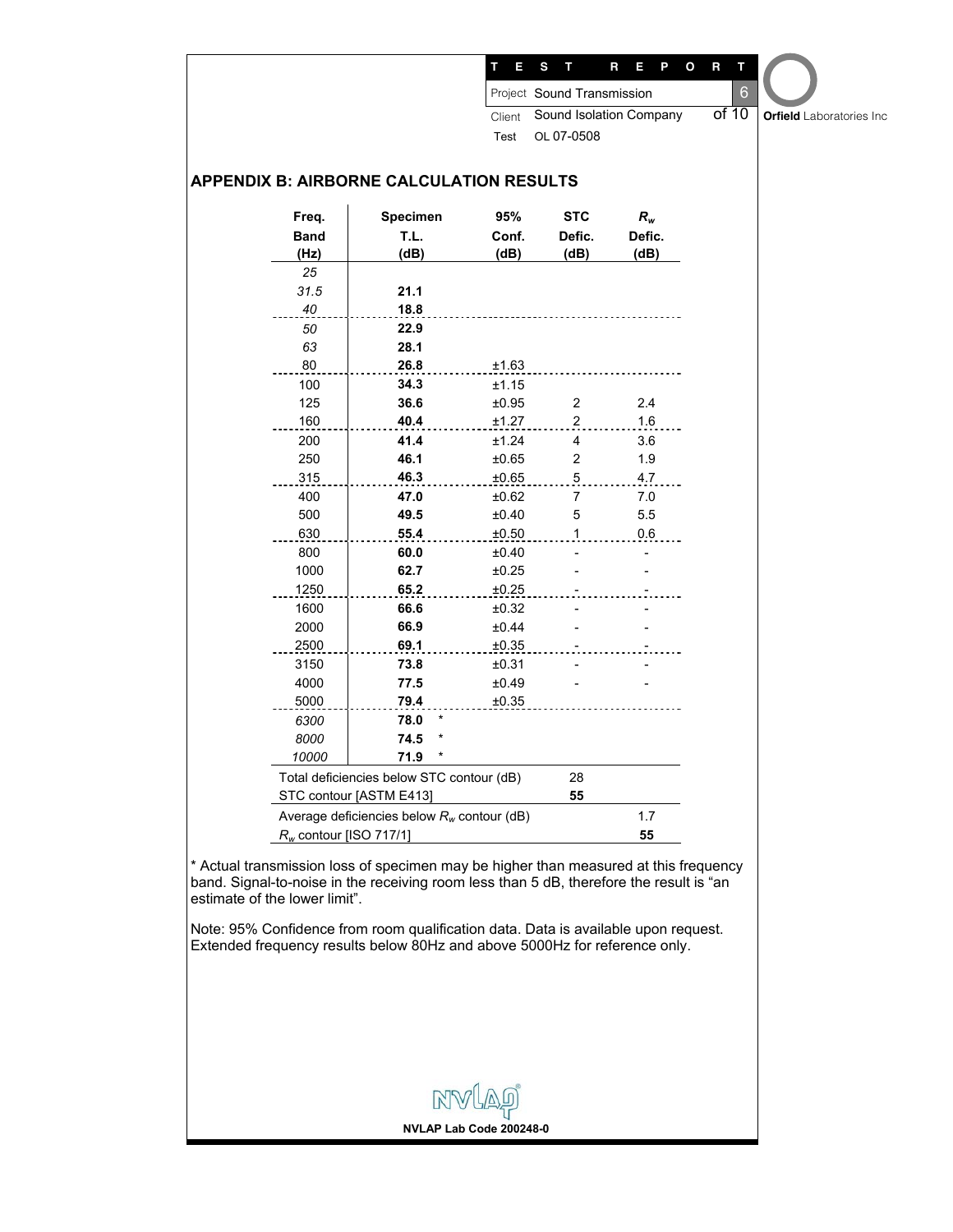|             |                                                               |                |                   | Sound Isolation Company | of 10 |                                 |
|-------------|---------------------------------------------------------------|----------------|-------------------|-------------------------|-------|---------------------------------|
|             |                                                               | Client<br>Test |                   |                         |       | <b>Orfield</b> Laboratories Inc |
|             |                                                               |                | OL 07-0508        |                         |       |                                 |
|             | APPENDIX B CONTINUED: IMPACT CALCULATION RESULTS              |                |                   |                         |       |                                 |
| Freq.       | Normalized                                                    | 95%            | IIC               | $L_{n,w}$               |       |                                 |
| <b>Band</b> | Level $(L_n)$                                                 | Confidence     | <b>Deviations</b> | <b>Deviations</b>       |       |                                 |
| (Hz)        | (dB)                                                          | (dB)           | (dB)              | (dB)                    |       |                                 |
| 25          |                                                               |                |                   |                         |       |                                 |
| 31.5        | 64.5                                                          |                |                   |                         |       |                                 |
| 40          | 66.3                                                          |                |                   |                         |       |                                 |
| 50<br>63    | 75.5                                                          | ±0.5           |                   |                         |       |                                 |
| 80          | 71.9<br>66.4                                                  | ±0.6<br>±0.7   |                   |                         |       |                                 |
| 100         | 66.6                                                          | ±0.4           | 8                 | 9.6                     |       |                                 |
| 125         | 59.3                                                          | ±0.2           |                   | 2.3                     |       |                                 |
| 160         | 62.6                                                          | ±0.8           | 4                 | 5.6                     |       |                                 |
| 200         | 64.3                                                          | ±1.1           | 5                 | 7.3                     |       |                                 |
| 250         | 59.3                                                          | ±0.5           |                   | 2.3                     |       |                                 |
| 315         | 54.6                                                          | $\pm 0.5$      |                   |                         |       |                                 |
| 400         | 56.0                                                          | ±0.4           |                   |                         |       |                                 |
| 500         | 54.8                                                          | ±0.3           |                   |                         |       |                                 |
| 630         | 46.6                                                          | ±0.2           |                   |                         |       |                                 |
| 800         | 43.8                                                          | ±0.1           |                   |                         |       |                                 |
| 1000        | 38.3                                                          | ±0.2           |                   |                         |       |                                 |
| 1250        | 33.5                                                          | ±0.2           |                   |                         |       |                                 |
| 1600        | 31.7                                                          | ±0.1           |                   |                         |       |                                 |
| 2000        | 34.5                                                          | ±0.1           |                   |                         |       |                                 |
| 2500        | 32.1                                                          | ±0.1           |                   |                         |       |                                 |
| 3150        | 25.5                                                          | ±0.2           |                   |                         |       |                                 |
| 4000        | 19.1                                                          | ±0.2           |                   |                         |       |                                 |
| 5000        | 18.8<br>$\cdot$                                               | ±0.3           |                   |                         |       |                                 |
| 6300        | 17.7                                                          |                |                   |                         |       |                                 |
| 8000        | 18.4                                                          |                |                   |                         |       |                                 |
| 10000       | 20.0                                                          |                |                   |                         |       |                                 |
|             | Total deviations above IIC contour<br>IIC contour (ASTM E989) |                | 17<br>53          |                         |       |                                 |
|             | Average deviations above $L_{n,w}$ contour                    |                |                   | 1.7                     |       |                                 |
|             | $L_{n,w}$ contour (ISO 717/2)                                 |                |                   | 55                      |       |                                 |

Actual impact isolation of specimen may be higher than measured at this frequency band. Signal-to-noise in the receiving room less than 5 dB, therefore the "background noise level was too high".

**NVLAP Lab Code 200248-0**

NW

Note: 95% Confidence from room qualification data. Data available upon request. Extended frequency results below 50Hz and above 5000Hz for reference only.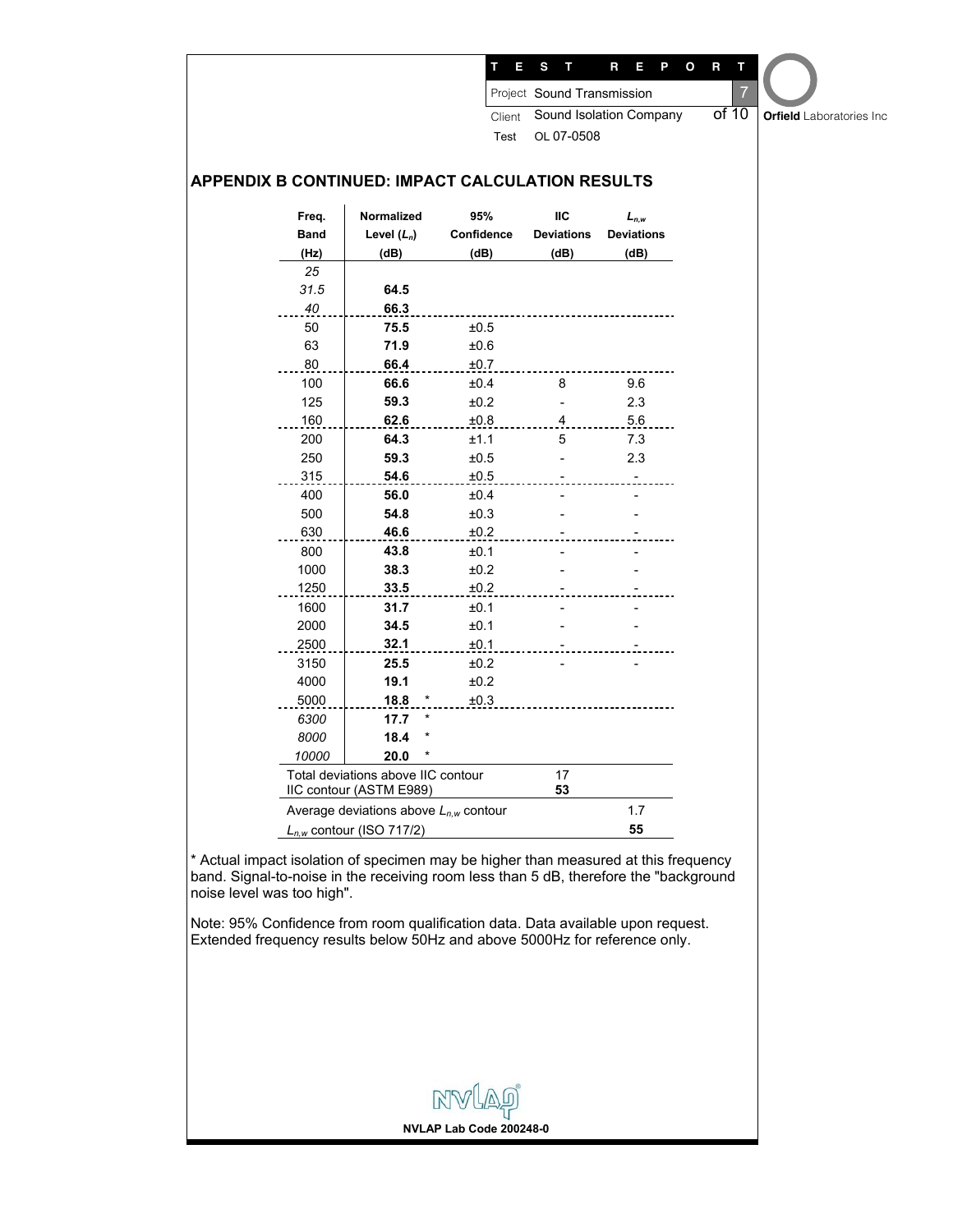| Ξ<br>s<br>т<br>R<br>P<br>Ο<br>R<br>8<br>Project Sound Transmission<br>of 10<br>Sound Isolation Company<br>Client<br>OL 07-0508<br>Test<br><b>APPENDIX C: SPECIMEN ASSEMBLY DESCRIPTION</b><br>The following table shows the elements in the floor-ceiling assembly, with the<br>top-most element first and the bottom-most element last (from floor-top to<br>ceiling-surface).<br>Overall Mass = 1947.1 lb [883.2 kg]<br>Overall Surface Density = 10.69 PSF [52.20 kg/m <sup>2</sup> ]<br>Surf. Dens.<br>Mass<br><b>Element</b><br>lb<br>[kg]<br><b>PSF</b><br>[ $kg/m2$ ]<br>0.5" (1/2") engineered laminate flooring<br>265.0<br>[120.2]<br>1.46<br>[7.11]<br>0.413" (10.5mm) USRR Privacy Ultimate<br>Underlay<br>291.0<br>$[132.0]$<br>1.60<br>[7.80]<br>0.75" (3/4") tongue and groove plywood;<br>1.625" screw @ 12" O.C.<br>[186.0]<br>2.25<br>410.0<br>[10.99]<br>18" wood web truss @ 16" O.C.<br>[235.9]<br>2.86<br>[13.94]<br>520.0<br>5" (R19) glass fiber batts<br>[22.6]<br>[1.34]<br>49.9<br>0.27<br>resilient channel @ 24" O.C.;<br>1.625" screw @ 16" O.C.<br>16.5<br>[7.5]<br>0.09<br>[0.44]<br>0.625" (5/8") type X gyspum board;<br>1.625" screw @ 12" O.C.<br>394.7<br>[179.0]<br>2.17<br>[10.58]<br>Independent contractors constructed and installed the specimen floor-ceiling<br>assembly in the laboratory test opening. A qualified representative of Orfield<br>Laboratories observed the installation in process and visually inspected the<br>completed specimen and seal. All materials were weighed just before<br>installation. Fasteners were not weighed.<br>All construction materials were provided by the client. All other materials were<br>acquired by the contractors through construction material suppliers. The<br>framing and subfloor were constructed for previous tests in this series for this<br>client, and portions of this specimen assembly were used in subsequent tests<br>in the series.<br>NVLAP Lab Code 200248-0 |  |  |  |                                 |
|----------------------------------------------------------------------------------------------------------------------------------------------------------------------------------------------------------------------------------------------------------------------------------------------------------------------------------------------------------------------------------------------------------------------------------------------------------------------------------------------------------------------------------------------------------------------------------------------------------------------------------------------------------------------------------------------------------------------------------------------------------------------------------------------------------------------------------------------------------------------------------------------------------------------------------------------------------------------------------------------------------------------------------------------------------------------------------------------------------------------------------------------------------------------------------------------------------------------------------------------------------------------------------------------------------------------------------------------------------------------------------------------------------------------------------------------------------------------------------------------------------------------------------------------------------------------------------------------------------------------------------------------------------------------------------------------------------------------------------------------------------------------------------------------------------------------------------------------------------------------------------------------------------------------------------------------------------------------------------|--|--|--|---------------------------------|
|                                                                                                                                                                                                                                                                                                                                                                                                                                                                                                                                                                                                                                                                                                                                                                                                                                                                                                                                                                                                                                                                                                                                                                                                                                                                                                                                                                                                                                                                                                                                                                                                                                                                                                                                                                                                                                                                                                                                                                                  |  |  |  |                                 |
|                                                                                                                                                                                                                                                                                                                                                                                                                                                                                                                                                                                                                                                                                                                                                                                                                                                                                                                                                                                                                                                                                                                                                                                                                                                                                                                                                                                                                                                                                                                                                                                                                                                                                                                                                                                                                                                                                                                                                                                  |  |  |  |                                 |
|                                                                                                                                                                                                                                                                                                                                                                                                                                                                                                                                                                                                                                                                                                                                                                                                                                                                                                                                                                                                                                                                                                                                                                                                                                                                                                                                                                                                                                                                                                                                                                                                                                                                                                                                                                                                                                                                                                                                                                                  |  |  |  | <b>Orfield</b> Laboratories Inc |
|                                                                                                                                                                                                                                                                                                                                                                                                                                                                                                                                                                                                                                                                                                                                                                                                                                                                                                                                                                                                                                                                                                                                                                                                                                                                                                                                                                                                                                                                                                                                                                                                                                                                                                                                                                                                                                                                                                                                                                                  |  |  |  |                                 |
|                                                                                                                                                                                                                                                                                                                                                                                                                                                                                                                                                                                                                                                                                                                                                                                                                                                                                                                                                                                                                                                                                                                                                                                                                                                                                                                                                                                                                                                                                                                                                                                                                                                                                                                                                                                                                                                                                                                                                                                  |  |  |  |                                 |
|                                                                                                                                                                                                                                                                                                                                                                                                                                                                                                                                                                                                                                                                                                                                                                                                                                                                                                                                                                                                                                                                                                                                                                                                                                                                                                                                                                                                                                                                                                                                                                                                                                                                                                                                                                                                                                                                                                                                                                                  |  |  |  |                                 |
|                                                                                                                                                                                                                                                                                                                                                                                                                                                                                                                                                                                                                                                                                                                                                                                                                                                                                                                                                                                                                                                                                                                                                                                                                                                                                                                                                                                                                                                                                                                                                                                                                                                                                                                                                                                                                                                                                                                                                                                  |  |  |  |                                 |
|                                                                                                                                                                                                                                                                                                                                                                                                                                                                                                                                                                                                                                                                                                                                                                                                                                                                                                                                                                                                                                                                                                                                                                                                                                                                                                                                                                                                                                                                                                                                                                                                                                                                                                                                                                                                                                                                                                                                                                                  |  |  |  |                                 |
|                                                                                                                                                                                                                                                                                                                                                                                                                                                                                                                                                                                                                                                                                                                                                                                                                                                                                                                                                                                                                                                                                                                                                                                                                                                                                                                                                                                                                                                                                                                                                                                                                                                                                                                                                                                                                                                                                                                                                                                  |  |  |  |                                 |
|                                                                                                                                                                                                                                                                                                                                                                                                                                                                                                                                                                                                                                                                                                                                                                                                                                                                                                                                                                                                                                                                                                                                                                                                                                                                                                                                                                                                                                                                                                                                                                                                                                                                                                                                                                                                                                                                                                                                                                                  |  |  |  |                                 |
|                                                                                                                                                                                                                                                                                                                                                                                                                                                                                                                                                                                                                                                                                                                                                                                                                                                                                                                                                                                                                                                                                                                                                                                                                                                                                                                                                                                                                                                                                                                                                                                                                                                                                                                                                                                                                                                                                                                                                                                  |  |  |  |                                 |
|                                                                                                                                                                                                                                                                                                                                                                                                                                                                                                                                                                                                                                                                                                                                                                                                                                                                                                                                                                                                                                                                                                                                                                                                                                                                                                                                                                                                                                                                                                                                                                                                                                                                                                                                                                                                                                                                                                                                                                                  |  |  |  |                                 |
|                                                                                                                                                                                                                                                                                                                                                                                                                                                                                                                                                                                                                                                                                                                                                                                                                                                                                                                                                                                                                                                                                                                                                                                                                                                                                                                                                                                                                                                                                                                                                                                                                                                                                                                                                                                                                                                                                                                                                                                  |  |  |  |                                 |
|                                                                                                                                                                                                                                                                                                                                                                                                                                                                                                                                                                                                                                                                                                                                                                                                                                                                                                                                                                                                                                                                                                                                                                                                                                                                                                                                                                                                                                                                                                                                                                                                                                                                                                                                                                                                                                                                                                                                                                                  |  |  |  |                                 |
|                                                                                                                                                                                                                                                                                                                                                                                                                                                                                                                                                                                                                                                                                                                                                                                                                                                                                                                                                                                                                                                                                                                                                                                                                                                                                                                                                                                                                                                                                                                                                                                                                                                                                                                                                                                                                                                                                                                                                                                  |  |  |  |                                 |
|                                                                                                                                                                                                                                                                                                                                                                                                                                                                                                                                                                                                                                                                                                                                                                                                                                                                                                                                                                                                                                                                                                                                                                                                                                                                                                                                                                                                                                                                                                                                                                                                                                                                                                                                                                                                                                                                                                                                                                                  |  |  |  |                                 |
|                                                                                                                                                                                                                                                                                                                                                                                                                                                                                                                                                                                                                                                                                                                                                                                                                                                                                                                                                                                                                                                                                                                                                                                                                                                                                                                                                                                                                                                                                                                                                                                                                                                                                                                                                                                                                                                                                                                                                                                  |  |  |  |                                 |
|                                                                                                                                                                                                                                                                                                                                                                                                                                                                                                                                                                                                                                                                                                                                                                                                                                                                                                                                                                                                                                                                                                                                                                                                                                                                                                                                                                                                                                                                                                                                                                                                                                                                                                                                                                                                                                                                                                                                                                                  |  |  |  |                                 |
|                                                                                                                                                                                                                                                                                                                                                                                                                                                                                                                                                                                                                                                                                                                                                                                                                                                                                                                                                                                                                                                                                                                                                                                                                                                                                                                                                                                                                                                                                                                                                                                                                                                                                                                                                                                                                                                                                                                                                                                  |  |  |  |                                 |
|                                                                                                                                                                                                                                                                                                                                                                                                                                                                                                                                                                                                                                                                                                                                                                                                                                                                                                                                                                                                                                                                                                                                                                                                                                                                                                                                                                                                                                                                                                                                                                                                                                                                                                                                                                                                                                                                                                                                                                                  |  |  |  |                                 |
|                                                                                                                                                                                                                                                                                                                                                                                                                                                                                                                                                                                                                                                                                                                                                                                                                                                                                                                                                                                                                                                                                                                                                                                                                                                                                                                                                                                                                                                                                                                                                                                                                                                                                                                                                                                                                                                                                                                                                                                  |  |  |  |                                 |
|                                                                                                                                                                                                                                                                                                                                                                                                                                                                                                                                                                                                                                                                                                                                                                                                                                                                                                                                                                                                                                                                                                                                                                                                                                                                                                                                                                                                                                                                                                                                                                                                                                                                                                                                                                                                                                                                                                                                                                                  |  |  |  |                                 |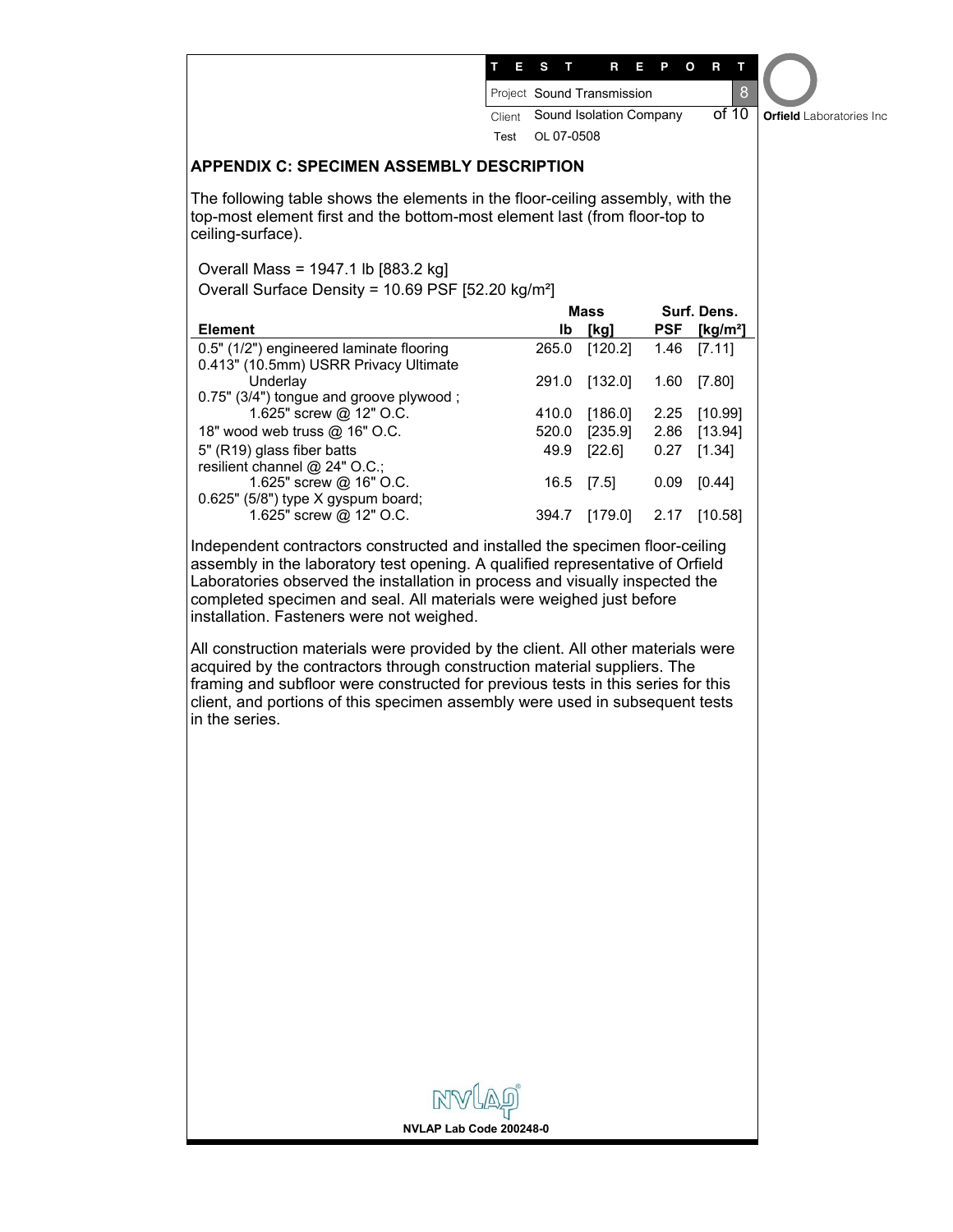



**Figure 2: resilient channel and gypsum board ceiling** 



**NVLAP Lab Code 200248-0**